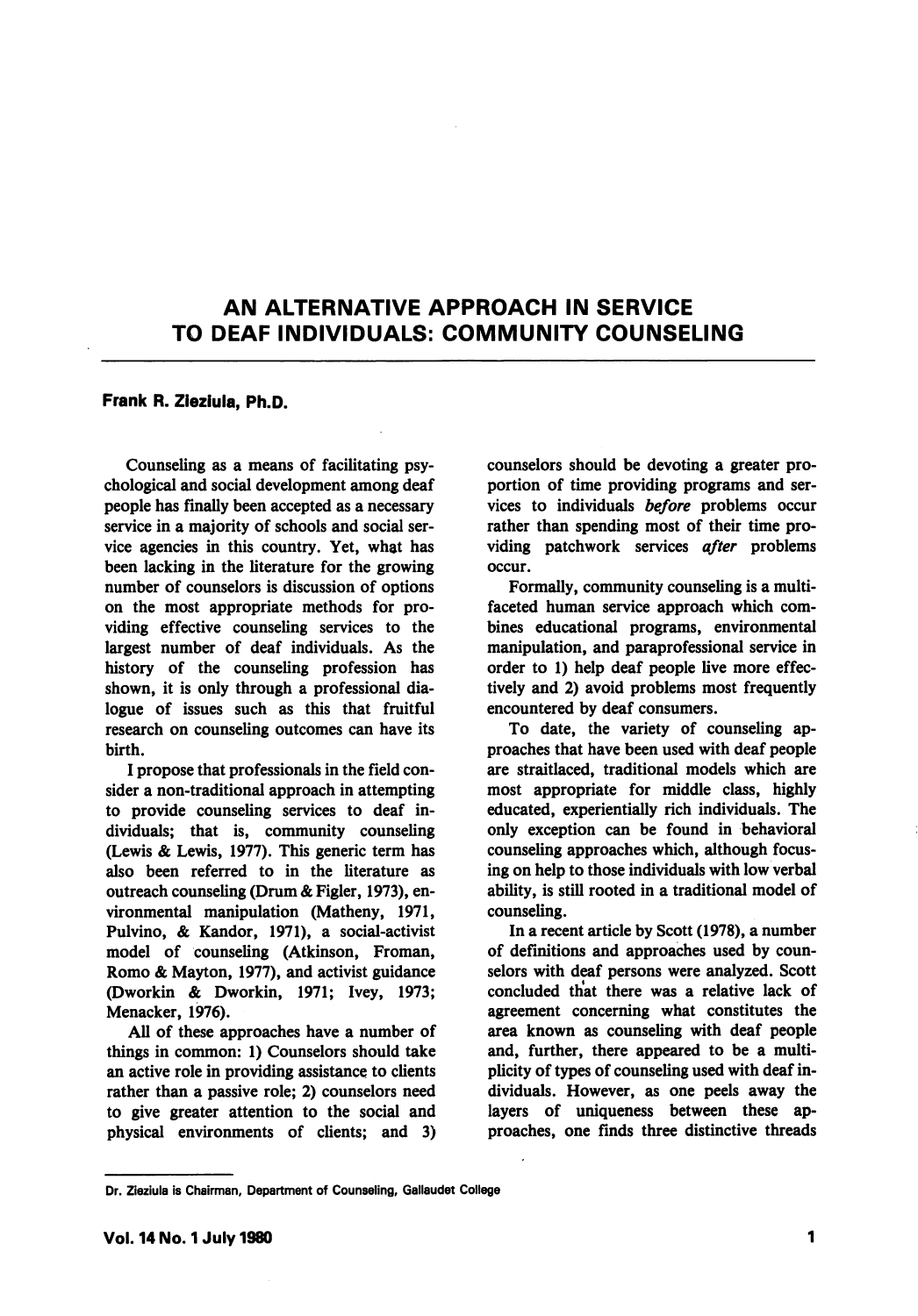running through all approaches that are based on a traditional philosophy of counseling that has never been proven to be effective with hearing people nor with deaf people.

Traditional counseling practices are pred icated on the assumption that the problem ex ists within the client; community counseling takes the approach that the environment is the major inhibiting factor to an individual's growth and development. Traditional counsel ing focuses on the amelioration of maladaptive behavior; community counseling focuses on acute problems of normal human development and stresses prevention of future crises. Tradi tional counseling theories presume the neces sity of service by academically trained pro fessionals; community counseling recognizes the value of the peer as an effective resource.

First, most counseling approaches used with deaf clients presume that a problem exists within the client and, therefore, the client is responsible, with support and assistance, for making personal changes and adjustments in order to live a productive, fruitful life. This philosophical approach has been espoused in a number of writings including, but not exclusive to, Goetzinger, (1967) Mykelbust, Neyhus, and Mulholland (1962), Norton (1978), and Thompson (1964). The validity of this assump tion must be questioned based on what we know of the physical and social environment constraints placed on deaf people. If the nature of deaf people's physical and social en vironments could be conducive to learning, loving, playing, and working, would we, as counselors, be seeing even as much as one-half of the personality problems that are presently being referred to our offices? If our world were such that deaf people were in the majority and hearing people were in the minority and, there fore, their environment was our environment, hearing people would be waiting in line to be seen by deaf counselors who claimed that the problem lies with hearing people's adjustment to the deaf world. Community counseling proposes to focus on enhancing the physical and social environments of clients. The role of the community counselor is to analyze these en vironments and appropriately manipulate them to enhance deaf people's lives.

Secondly, most counseling theories assume that the primary responsibility of counselors lies in healing maladaptive behavior on the part of deaf people. Very little attention is paid, theoretically or practically, to normally developing deaf people who are experiencing acute problems of daily living. Further, only perfunctory concern is given to preventive educational programs. Community counseling targets its attention on problems of daily living rather than pathological problems which are clearly in the province of psychotherapists, psychologists, and psychiatrists. Also, com munity counselors devote a great deal of time to the design and implementation of preventive programs that focus on eliminating future problems.

The third thread that runs through most counseling approaches with deaf people is the assumption that personality changes of clients can only occur and be successful under the guidance and direction of a skilled, profes sional counselor or therapist (Williams & Sussman, 1971; Sanderson, 1974) and that, further, this personality change can only take place by way of a direct relationship with this professional who somehow, some way, has the sole ability to effect change in individuals. Very few, if any, counseling approaches con tradict this philosophy. Yet this assumption has not been supported through research. There is a great deal of practical evidence showing that the best people to provide direct services to a clientele are persons who have suc cessfully mastered similar problems. Clear ex amples of this evidence are the successes of such programs as Alcoholics Anonymous, Weight Watchers, Big Brothers, and in student residence hall advisors and rape prevention programs. Community counseling respects the power, affiliation, and trust of significant others in the lives of people. One of the major roles of a community counselor is to provide training and support to groups of individuals who may be potential short-term helpers to individuals.

Thus far I have presented three major dif ferences in assumptions between community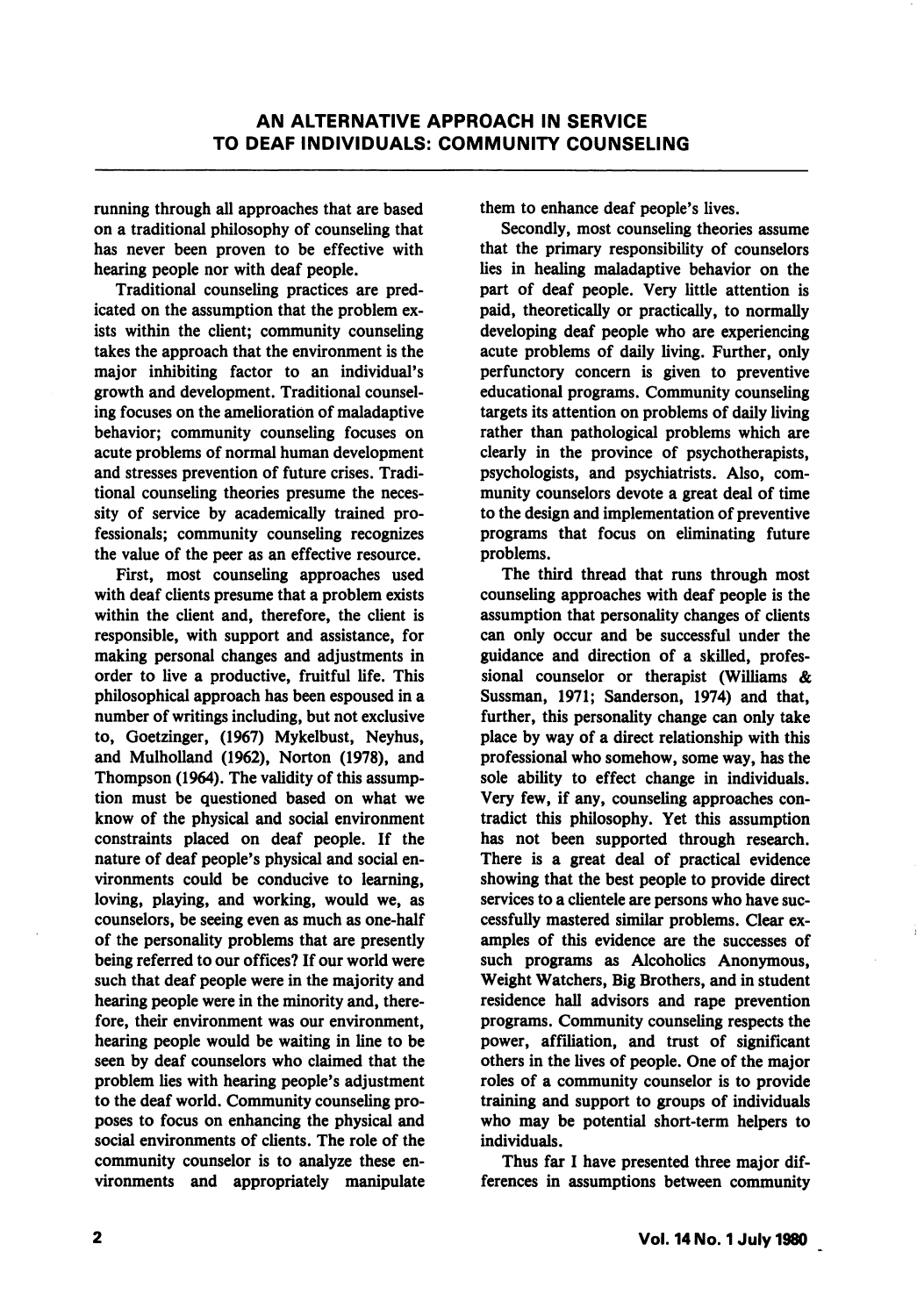counseling and traditional models of counsel ing. Let me further elaborate on this differen tiation by presenting what I feel are the major responsibilities counselors should assume if they are to implement an active approach based on the three stated assumptions. The im plication of these responsibilities is that counselors should devote a major portion of their time in performance of these duties.

1. Counselors should deal with future pro blem areas of their client population. Coun selors should utilize methods of determining significant future problem areas of their total clientele; identify common future problems of particular subgroups; and design preventive educational programs that can be implemented utilizing resources from within the institution as well as the community.

2. Counselors should analyze and manipu late environmental factors. Counselors should develop a rationale for dealing with forces in the educational, home, work, and play en vironments; gather information about the en vironments that encourages or inhibits the development of a deaf person; and point the way toward dealing with environmental factors so that the deaf individual's personality development may be benefitted.

3. Counselors should identify and train people with helping potential. Counselors should identify people who have the ability, in terest, and perhaps some experience in helping their unique population; and offer on a formal or informal basis, systematic training in prin ciples and exercises for improving the helping process.

4. Counselors should utilize community resources better. Counselors should encourage and direct deaf people to maximally utilize helping people and existing information which lies outside the institution or service organiza tion; actively advocate the opening of social service doors that have been locked to deaf people in the past; ahd actively advocate local, state, and federal legislation that would enhance the lives of deaf people.

5. Counselors should encourage selfdirection in their clients. Counselors should develop educational programs that increase deaf individuals' potential for controlling and implementing the critical decisions in their lives. In effect, these programs would assist in dividuals to recognize that they can be the major agent in their own development.

There are a number of outcomes that could be anticipated if counselors with a deaf clientele re-prioritize their responsibilities within schools and social service agencies.

1. Timing. The community counseling approach would be better able to deliver help to clients at several different points in their development, from pre-awareness of a pro blem through the time when deaf individuals are acutely aware of problems or crises. In many cases, a preventive model would alert deaf clients to growth needs which would otherwise have remained hidden.

2. Drawing the Unreachables, A community counseling service will hopefully reach many subcultures of clients who traditionally resist counseling or are unaware of counseling ser vices and will thus make a strong effort to equalize each individual's opportunity to ob tain help with his/her development.

3. De-emphasizing Remediation, Traditional counseling service can often encourage the building of client problems because deaf people know there is a service which they can fall back on if they feel incapable of coping with problems themselves. By using a com munity model of counseling, the counseling service is less likely to contribute to the serious accumulation of a client's problems, since the counselor's frequent involvement and con sultation outside the office will reduce the need for clients to use the counseling service as a remedial station.

4. Spotting Environmental Problems, One of the major goals of community counseling is to identify aspects of the physical and social en vironments which influence deaf people's lives. In this respect, community counseling acknow ledges that positive growth and development are in part affected by forces which are exter nal to the individual and that efforts must be made to harness external forces toward posi tive development and eliminate damaging forces in the environment.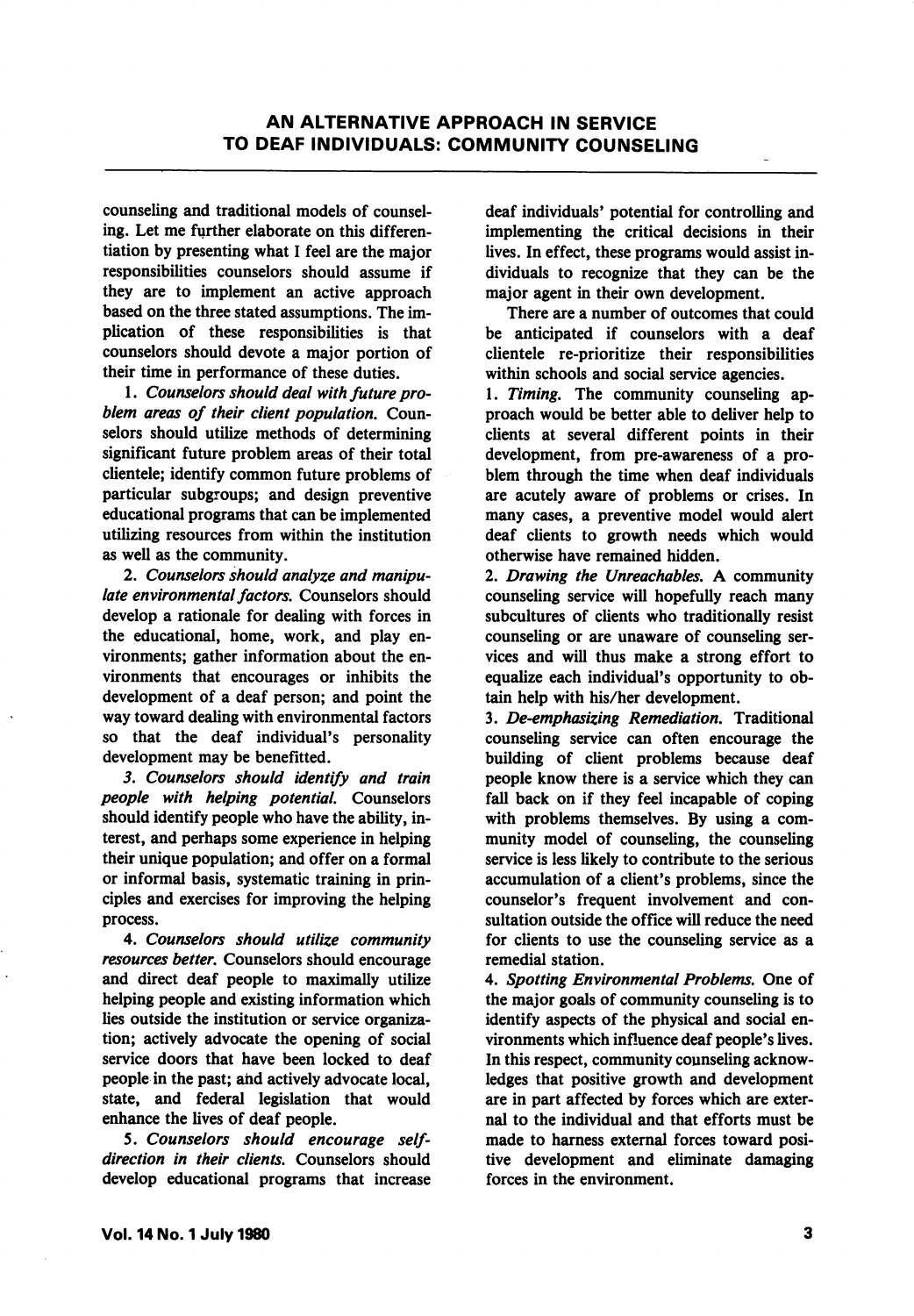5. Network of Counselors, Through the uti lization of peers or paraprofessionals, counsel ing can be provided to many more clients who desire it. As a side effect, the training of paraprofessionals in human relation skills can only enhance the lives of these helpers and may in fact crystallize career goals for them in the social service field.

Based on the concepts of community coun seling, the major recommendation for 'coun selors of the deaf' is to re-prioritize responsibilities. Traditional models of counseling typically provide service to only a small pro portion of the potential clientele, emphasizes abnormalities of behavior, de-emphasizes en vironmental influences, ignores the immense influence of informal contacts by peers, and focuses on remedial service rather than a pre ventive approach. Community counseling at tempts to reverse these conditions.

Community counseling does not ignore the benefits of direct individual counseling for a select clientele. Nor does community counseling deny that maladaptive behavior may be a direct result of deep-seated psychological pro blems. Yet this approach views counselors as experts in normal developmental behavior. Action counselors believe that personality re-organization should more appropriately be left to professionals who have received exten

sive training in psychopathology and thera peutic techniques of treatment.

In order for counselors to assume the major responsibilities advocated by community counseling, counselor training programs will need to emphasize specific units of academic content usually only touched upon in typical counselor education programs. Emphases must be placed on A) theories of normal child and adolescent development, B) the environ ment and practical means of altering the en vironment to enhance human development, C) methods of educating and using paraprofes sionals to provide service to deaf people, D) preventive program development to meet future needs, and E) expertise in consultation services.

Finally, community counseling, by its goals and techniques, commands counselors to take an active, progressive, and indirect role in pro viding services to clients rather than a passive, traditional, direct role. The greatest fear upon first reading of this approach is that com munity counseling may be a return to "pater nalism" on the part of professionals working with deaf individuals. This is not the case. Community counseling does not advocate doing for the client. Community counseling advocates doing on the part of the counselor.

## **REFERENCES**

- Atkinson, D. R., Froman, T., Rome, J. & Mayton II, D. M. The role of the counselor as a social activist; who supports it? The School Counselor, 1977, 25(2), 85-91.
- Drum, D. J. & Figler, H. E. Outreach in counseling, Rhode Island: Carroll Press Publishers, 1973.
- Dworkin, E. P. & Dworkin, A. L. The activist counselor. Personnel and Guidance Journal, 1971, 49, 748-753.
- Goetzinger, C. P. Factors associated with counseling the hearing impaired adult. Journal of Rehabilitation of the Deaf, 1967,  $1(1)$ , 32-48.
- Ivey, A. E. Counseling innocent profession or fiddling while Rome burns? Counseling Psychologist, 1973, 7, 111-115.
- Lewis, J. A. & Lewis, M. D. Community counseling: A human services approaches. New York: John Wiley & Sons, 1977.